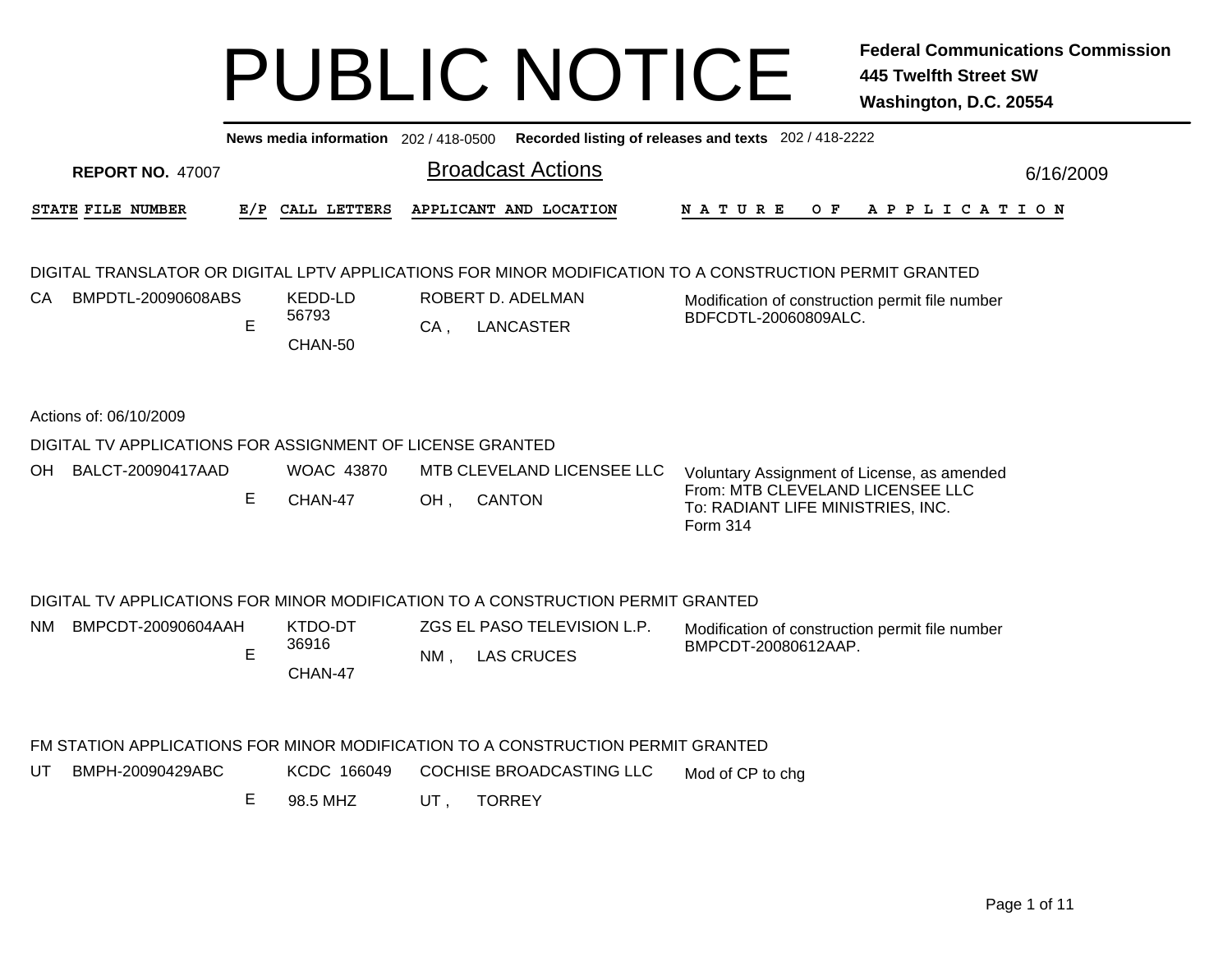|           | News media information 202 / 418-0500 Recorded listing of releases and texts 202 / 418-2222 |   |                  |                                                   |                                                                                 |  |                                      |                                      |  |  |  |  |  |  |  |                |           |  |
|-----------|---------------------------------------------------------------------------------------------|---|------------------|---------------------------------------------------|---------------------------------------------------------------------------------|--|--------------------------------------|--------------------------------------|--|--|--|--|--|--|--|----------------|-----------|--|
|           | <b>REPORT NO. 47007</b>                                                                     |   |                  | <b>Broadcast Actions</b>                          |                                                                                 |  |                                      |                                      |  |  |  |  |  |  |  |                | 6/16/2009 |  |
|           | STATE FILE NUMBER                                                                           |   | E/P CALL LETTERS |                                                   | APPLICANT AND LOCATION                                                          |  |                                      | N A T U R E                          |  |  |  |  |  |  |  | OF APPLICATION |           |  |
|           | Actions of: 06/10/2009                                                                      |   |                  |                                                   |                                                                                 |  |                                      |                                      |  |  |  |  |  |  |  |                |           |  |
|           |                                                                                             |   |                  |                                                   | FM STATION APPLICATIONS FOR MINOR MODIFICATION TO A CONSTRUCTION PERMIT GRANTED |  |                                      |                                      |  |  |  |  |  |  |  |                |           |  |
| WY        | BMPH-20090513AAB                                                                            |   | NEW 166053       |                                                   | COCHISE BROADCASTING LLC                                                        |  |                                      | Mod of CP to chg                     |  |  |  |  |  |  |  |                |           |  |
|           |                                                                                             | Е | 106.3 MHZ        | WY,                                               | <b>SHOSHONI</b>                                                                 |  |                                      |                                      |  |  |  |  |  |  |  |                |           |  |
|           |                                                                                             |   |                  |                                                   |                                                                                 |  |                                      |                                      |  |  |  |  |  |  |  |                |           |  |
| <b>WY</b> | BMPH-20090513AAD                                                                            |   | NEW 166052       |                                                   | COCHISE BROADCASTING LLC                                                        |  |                                      | Mod of CP to chg                     |  |  |  |  |  |  |  |                |           |  |
|           |                                                                                             | E | 97.1 MHZ         | WY,                                               | <b>SHOSHONI</b>                                                                 |  |                                      |                                      |  |  |  |  |  |  |  |                |           |  |
|           |                                                                                             |   |                  |                                                   |                                                                                 |  |                                      |                                      |  |  |  |  |  |  |  |                |           |  |
|           |                                                                                             |   |                  |                                                   | FM STATION APPLICATIONS FOR MINOR CHANGE TO A LICENSED FACILITY GRANTED         |  |                                      |                                      |  |  |  |  |  |  |  |                |           |  |
| SC.       | BPH-20090409ACV                                                                             |   | WGZO 49910       |                                                   | MONTEREY LICENSES, LLC                                                          |  |                                      | Minor change in licensed facilities. |  |  |  |  |  |  |  |                |           |  |
|           |                                                                                             | E | 103.1 MHZ        | SC,                                               | <b>PARRIS ISLAND</b>                                                            |  |                                      |                                      |  |  |  |  |  |  |  |                |           |  |
|           |                                                                                             |   |                  |                                                   |                                                                                 |  |                                      |                                      |  |  |  |  |  |  |  |                |           |  |
| OR.       | BPH-20090501ABJ                                                                             |   | KZZE 60181       | <b>BICOASTAL MEDIA LICENSES VI,</b><br><b>LLC</b> |                                                                                 |  | Minor change in licensed facilities. |                                      |  |  |  |  |  |  |  |                |           |  |
|           |                                                                                             | Е | 106.3 MHZ        | OR,                                               | <b>EAGLE POINT</b>                                                              |  |                                      |                                      |  |  |  |  |  |  |  |                |           |  |
|           |                                                                                             |   |                  |                                                   |                                                                                 |  |                                      |                                      |  |  |  |  |  |  |  |                |           |  |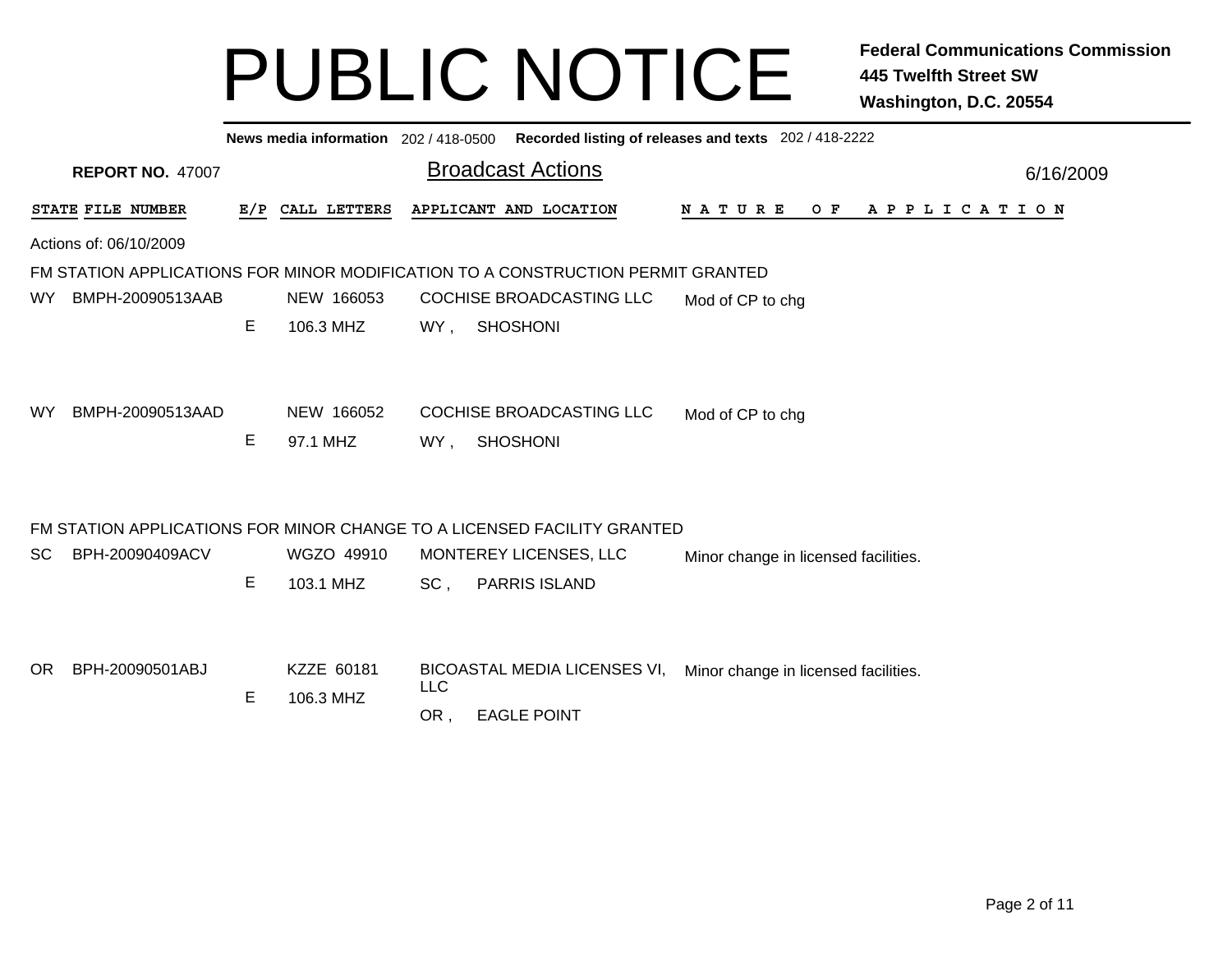|                                                           |   | News media information 202 / 418-0500 |           |                                                                         | Recorded listing of releases and texts 202 / 418-2222                                                                                                                                |           |
|-----------------------------------------------------------|---|---------------------------------------|-----------|-------------------------------------------------------------------------|--------------------------------------------------------------------------------------------------------------------------------------------------------------------------------------|-----------|
| <b>REPORT NO. 47007</b>                                   |   |                                       |           | <b>Broadcast Actions</b>                                                |                                                                                                                                                                                      | 6/16/2009 |
| STATE FILE NUMBER                                         |   | E/P CALL LETTERS                      |           | APPLICANT AND LOCATION                                                  | N A T U R E<br>O F<br>A P P L I C A T I O N                                                                                                                                          |           |
| Actions of: 06/11/2009                                    |   |                                       |           |                                                                         |                                                                                                                                                                                      |           |
| AM STATION APPLICATIONS FOR DIRECT MEASUREMENT DISMISSED  |   |                                       |           |                                                                         |                                                                                                                                                                                      |           |
| BZ-20081003AEU<br>WV l                                    |   | <b>WEIR 40873</b>                     |           | PRIORITY COMMUNICATIONS                                                 | <b>Direct Measurement</b>                                                                                                                                                            |           |
|                                                           | P | 1430 KHZ                              | OHIO, LLC |                                                                         |                                                                                                                                                                                      |           |
|                                                           |   |                                       | WV,       | <b>WEIRTON</b>                                                          |                                                                                                                                                                                      |           |
| CA<br>BMPDTL-20090603AFU                                  | E | <b>KEDD-LP</b><br>56793<br>CHAN-50    | $CA$ ,    | ROBERT D. ADELMAN<br><b>LANCASTER</b>                                   | DIGITAL TRANSLATOR OR DIGITAL LPTV APPLICATIONS FOR MINOR MODIFICATION TO A CONSTRUCTION PERMIT DISMISSED<br>Modification of construction permit file number<br>BDFCDTL-20060809ALC. |           |
| AM STATION APPLICATIONS FOR ASSIGNMENT OF LICENSE GRANTED |   |                                       |           |                                                                         |                                                                                                                                                                                      |           |
| GA BAL-20090519ABQ                                        |   | WAZX 22983                            |           | GA-MEX BROADCASTING, INC.                                               | <b>Voluntary Assignment of License</b>                                                                                                                                               |           |
|                                                           | Е | 1550 KHZ                              | GA,       | <b>SMYRNA</b>                                                           | From: GA-MEX BROADCASTING, INC.                                                                                                                                                      |           |
|                                                           |   |                                       |           |                                                                         | To: GA-MEX BROADCASTING, INC., DEBTOR-IN-POSSESSION<br>Form 316                                                                                                                      |           |
|                                                           |   |                                       |           | AM STATION APPLICATIONS FOR MINOR CHANGE TO A LICENSED FACILITY GRANTED |                                                                                                                                                                                      |           |
| SC<br>BP-20090331AJG                                      |   | <b>WAGS 9105</b>                      |           | <b>BEAVER COMMUNICATIONS</b>                                            | Minor change in licensed facilities.                                                                                                                                                 |           |
|                                                           | Е | 1360 KHZ                              | SC,       | <b>BISHOPVILLE</b>                                                      |                                                                                                                                                                                      |           |
|                                                           |   |                                       |           |                                                                         |                                                                                                                                                                                      |           |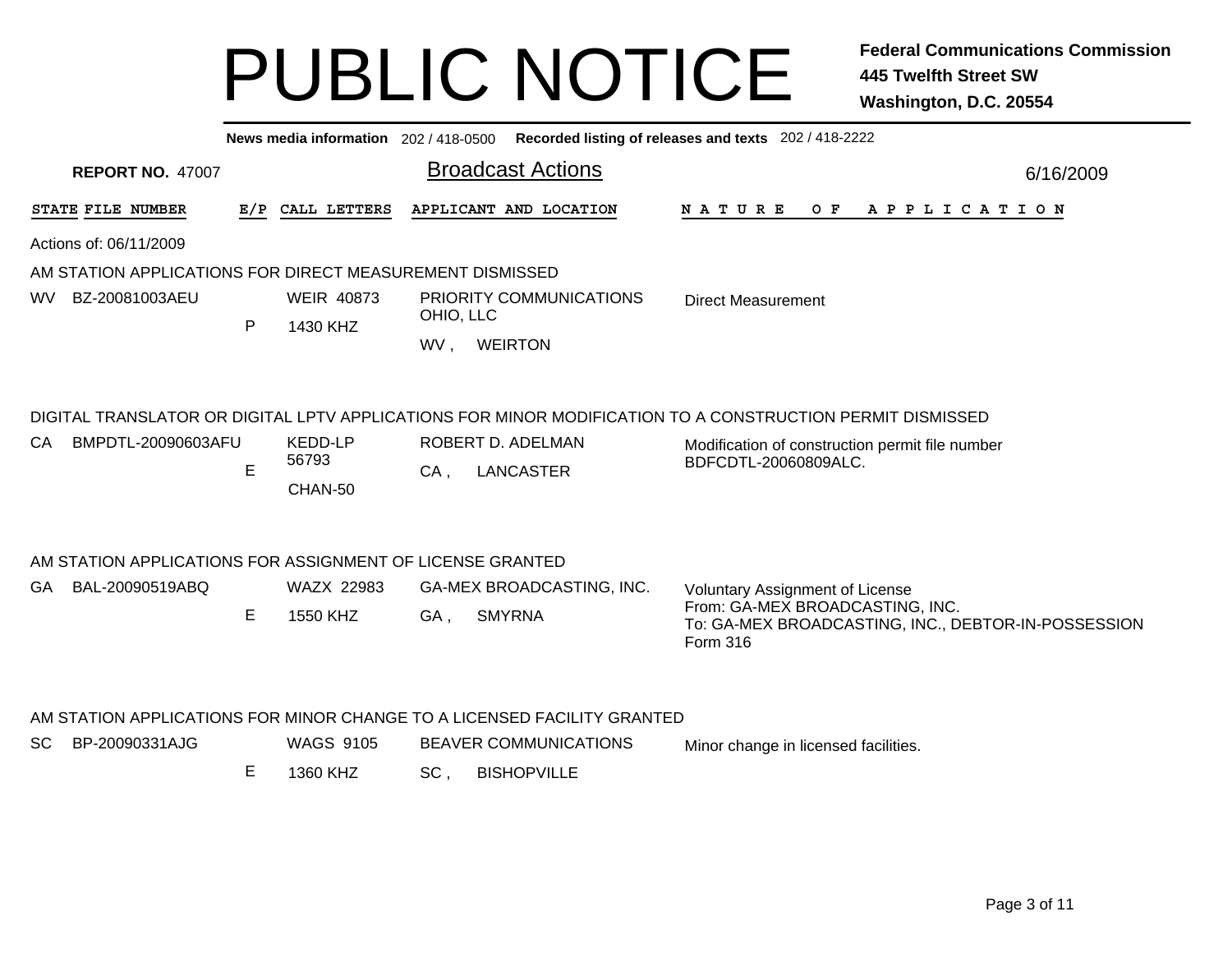|                                                  |                         |     | News media information       | 202 / 418-0500  |                                          | Recorded listing of releases and texts 202 / 418-2222                            |           |  |  |  |  |
|--------------------------------------------------|-------------------------|-----|------------------------------|-----------------|------------------------------------------|----------------------------------------------------------------------------------|-----------|--|--|--|--|
|                                                  | <b>REPORT NO. 47007</b> |     |                              |                 | <b>Broadcast Actions</b>                 |                                                                                  | 6/16/2009 |  |  |  |  |
|                                                  | STATE FILE NUMBER       | E/P | CALL LETTERS                 |                 | APPLICANT AND LOCATION                   | A P P L I C A T I O N<br><b>NATURE</b><br>O F                                    |           |  |  |  |  |
| Actions of: 06/11/2009                           |                         |     |                              |                 |                                          |                                                                                  |           |  |  |  |  |
| DIGITAL TV APPLICATIONS FOR CP EXTENSION GRANTED |                         |     |                              |                 |                                          |                                                                                  |           |  |  |  |  |
| NE.                                              | BEPCDT-20090529AQG      |     | <b>KSTF 63182</b>            |                 | SAGAMOREHILL BROADCASTING                | Extension of time to complete digital construction permit:                       |           |  |  |  |  |
|                                                  |                         | E   | CHAN-29                      |                 | OF WYOMING/NORTHERN<br>COLORADO, LLC     | BPCDT-19991028ACU                                                                |           |  |  |  |  |
|                                                  |                         |     |                              | $NE$ ,          | <b>SCOTTSBLUFF</b>                       |                                                                                  |           |  |  |  |  |
| MI                                               | BEPCDT-20090610ACC      | Е   | <b>WSMH 21737</b><br>CHAN-16 | $MI$ ,          | WSMH LICENSEE, LLC<br><b>FLINT</b>       | Extension of time to complete digital construction permit:<br>BMPCDT-20080620AKL |           |  |  |  |  |
| <sub>CO</sub>                                    | BEPCDT-20090610ACN      | E   | KCDO 63158<br>CHAN-23        | CO <sub>1</sub> | CHANNEL 20 TV COMPANY<br><b>STERLING</b> | Extension of time to complete digital construction permit:<br>BPCDT-19991102ABN  |           |  |  |  |  |

#### DIGITAL TV APPLICATIONS FOR MINOR MODIFICATION TO A CONSTRUCTION PERMIT GRANTED

| <b>PA</b> | BMPCDT-20080616ABM | WPCW-DT<br>69880 | PITTSBURGH TELEVISION<br>STATION WPCW INC. | Modification of construction permit file number<br>BPCDT-20080523ADL. |
|-----------|--------------------|------------------|--------------------------------------------|-----------------------------------------------------------------------|
|           |                    | CHAN-11          | JEANNETTE                                  |                                                                       |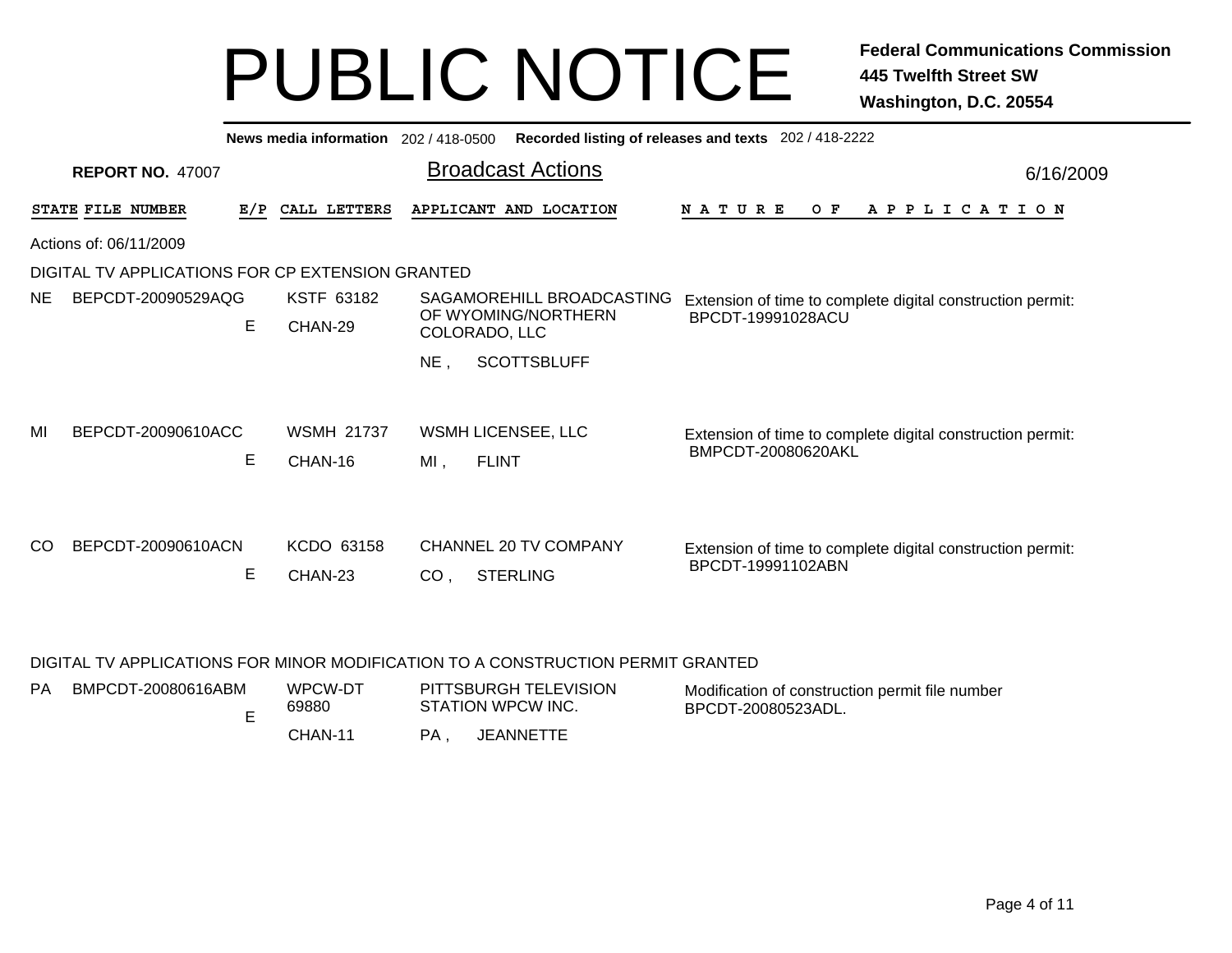|           | Recorded listing of releases and texts 202 / 418-2222<br>News media information 202 / 418-0500 |                             |                                                   |                                                                       |  |  |  |  |  |  |  |  |  |
|-----------|------------------------------------------------------------------------------------------------|-----------------------------|---------------------------------------------------|-----------------------------------------------------------------------|--|--|--|--|--|--|--|--|--|
|           | <b>REPORT NO. 47007</b>                                                                        |                             | <b>Broadcast Actions</b>                          | 6/16/2009                                                             |  |  |  |  |  |  |  |  |  |
|           | STATE FILE NUMBER<br>E/P                                                                       | CALL LETTERS                | APPLICANT AND LOCATION                            | <b>NATURE</b><br>O F<br>A P P L I C A T I O N                         |  |  |  |  |  |  |  |  |  |
|           | Actions of: 06/11/2009                                                                         |                             |                                                   |                                                                       |  |  |  |  |  |  |  |  |  |
|           | DIGITAL TV APPLICATIONS FOR MINOR MODIFICATION TO A CONSTRUCTION PERMIT GRANTED                |                             |                                                   |                                                                       |  |  |  |  |  |  |  |  |  |
| ТX        | BMPCDT-20080620AJT                                                                             | KOSA-DT 6865                | ICA BROADCASTING I, LTD.                          | Modification of construction permit file number                       |  |  |  |  |  |  |  |  |  |
|           | E                                                                                              | CHAN-7                      | <b>ODESSA</b><br>$TX$ ,                           | BPCDT-20080317AEC.                                                    |  |  |  |  |  |  |  |  |  |
| CA        | BMPCDT-20090603AGC<br>E                                                                        | KOFY-DT<br>51189<br>CHAN-19 | KBWB LICENSE, INC.<br><b>SAN FRANCISCO</b><br>CA, | Modification of construction permit file number<br>BPCDT-20080619ADG. |  |  |  |  |  |  |  |  |  |
| <b>GA</b> | BMPCDT-20090605ACA                                                                             | WJCL-DT                     | NVT SAVANNAH LICENSEE, LLC                        | Modification of construction permit file number                       |  |  |  |  |  |  |  |  |  |
|           | E                                                                                              | 37174                       | GA,<br>SAVANNAH                                   | BPCDT-20080515ACT.                                                    |  |  |  |  |  |  |  |  |  |
|           | CHAN-22<br>DIGITAL TV APPLICATIONS FOR MINOR CHANGE TO A LICENSED FACILITY GRANTED             |                             |                                                   |                                                                       |  |  |  |  |  |  |  |  |  |

| PA. | BPCDT-20080619ADU | WJAC-DT | WPXI, INC. |                  | Minor change in licensed facilities, callsign WJAC-TV. |
|-----|-------------------|---------|------------|------------------|--------------------------------------------------------|
|     |                   | 73120   | <b>PA</b>  | <b>JOHNSTOWN</b> |                                                        |
|     |                   | CHAN-34 |            |                  |                                                        |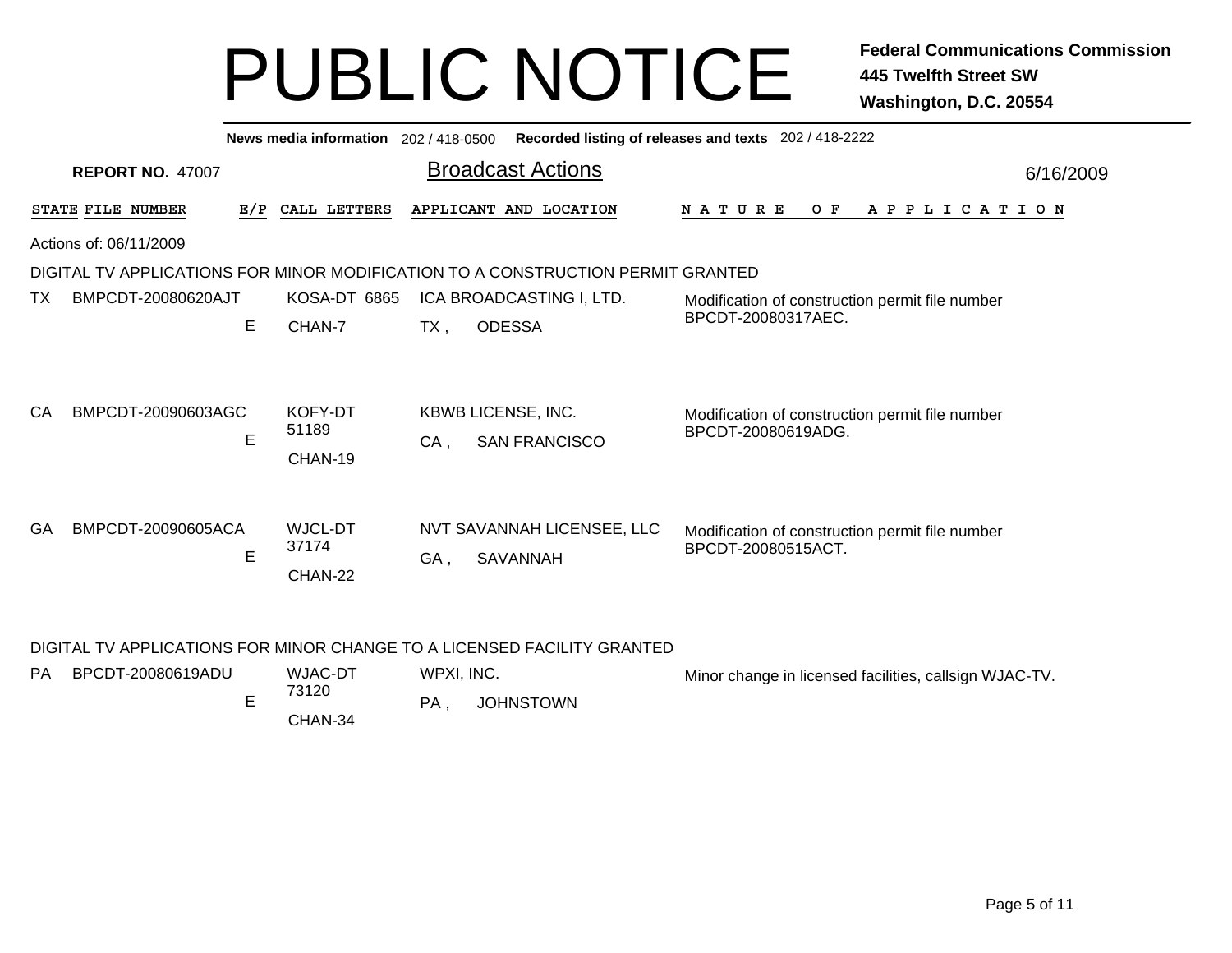|                                                             |   |                                    |                      | News media information 202/418-0500 Recorded listing of releases and texts 202/418-2222 |                                                                                             |  |  |  |  |  |  |
|-------------------------------------------------------------|---|------------------------------------|----------------------|-----------------------------------------------------------------------------------------|---------------------------------------------------------------------------------------------|--|--|--|--|--|--|
| <b>REPORT NO. 47007</b>                                     |   |                                    |                      | <b>Broadcast Actions</b>                                                                | 6/16/2009                                                                                   |  |  |  |  |  |  |
| STATE FILE NUMBER                                           |   | E/P CALL LETTERS                   |                      | APPLICANT AND LOCATION                                                                  | N A T U R E<br>OF APPLICATION                                                               |  |  |  |  |  |  |
| Actions of: 06/11/2009                                      |   |                                    |                      |                                                                                         |                                                                                             |  |  |  |  |  |  |
|                                                             |   |                                    |                      | DIGITAL TV APPLICATIONS FOR MINOR CHANGE TO A LICENSED FACILITY GRANTED                 |                                                                                             |  |  |  |  |  |  |
| BPCDT-20080619AKV<br>TX.                                    |   | <b>KHCW 23394</b>                  | KHCW INC.            |                                                                                         | Minor change in licensed facilities, callsign KHCW.                                         |  |  |  |  |  |  |
|                                                             | E | CHAN-38                            | $TX$ ,               | <b>HOUSTON</b>                                                                          |                                                                                             |  |  |  |  |  |  |
| BPCDT-20080619AKY<br>OR.                                    | E | <b>KRCW-TV</b><br>10192<br>CHAN-33 | OR,                  | TRIBUNE BROADCAST<br>HOLDINGS, INC.<br><b>SALEM</b>                                     | Minor change in licensed facilities, callsign KRCW-TV.                                      |  |  |  |  |  |  |
| DIGITAL AUXILIARY APPLICATIONS FOR AUXILIARY PERMIT GRANTED |   |                                    |                      |                                                                                         |                                                                                             |  |  |  |  |  |  |
| BXPEDT-20090122ABY<br>TX.                                   | Е | KUHT 69269<br>CHAN-8               | <b>SYSTEM</b><br>TX, | UNIVERSITY OF HOUSTON<br><b>HOUSTON</b>                                                 | CP for auxiliary purposes.                                                                  |  |  |  |  |  |  |
| LOW POWER FM APPLICATIONS FOR TRANSFER OF CONTROL GRANTED   |   |                                    |                      |                                                                                         |                                                                                             |  |  |  |  |  |  |
| BTCL-20090522AAF<br>MA.                                     | E | WLPV-LP<br>132955<br>107.9 MHZ     | GOD<br>MA,           | LIVING WATERS ASSEMBLY OF<br><b>GREENFIELD</b>                                          | <b>Voluntary Transfer of Control</b><br>From: OLD BOARD<br>To: NEW BOARD<br><b>Form 316</b> |  |  |  |  |  |  |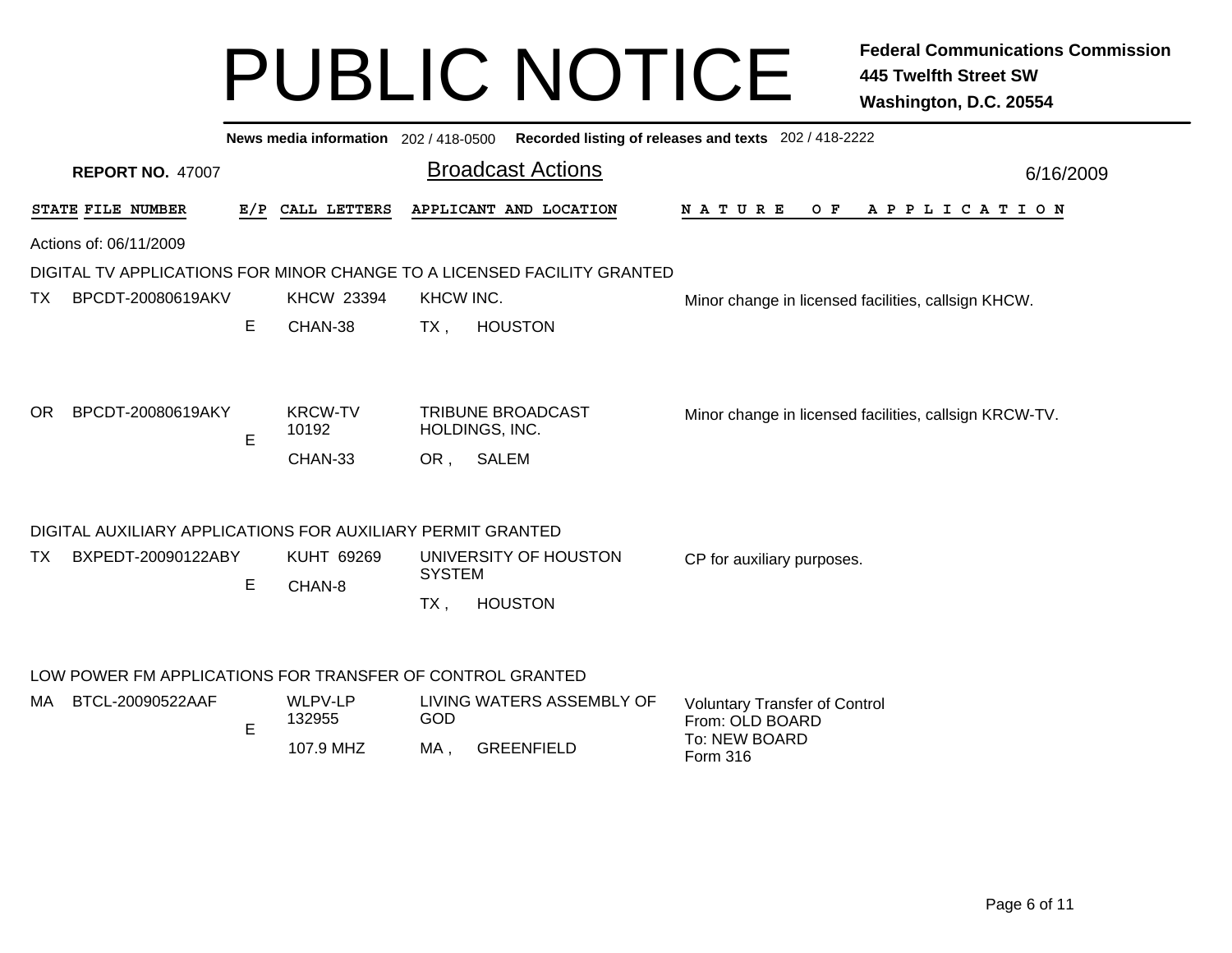|     | News media information 202/418-0500 Recorded listing of releases and texts 202/418-2222 |            |                                         |                                        |                                                                                |           |  |  |  |  |  |  |
|-----|-----------------------------------------------------------------------------------------|------------|-----------------------------------------|----------------------------------------|--------------------------------------------------------------------------------|-----------|--|--|--|--|--|--|
|     | <b>REPORT NO. 47007</b>                                                                 |            |                                         | <b>Broadcast Actions</b>               |                                                                                | 6/16/2009 |  |  |  |  |  |  |
|     | STATE FILE NUMBER                                                                       | E/P        | CALL LETTERS                            | APPLICANT AND LOCATION                 | <b>NATURE</b><br>OF APPLICATION                                                |           |  |  |  |  |  |  |
|     | Actions of: 06/11/2009                                                                  |            |                                         |                                        |                                                                                |           |  |  |  |  |  |  |
|     | FM STATION APPLICATIONS FOR LICENSE TO COVER GRANTED                                    |            |                                         |                                        |                                                                                |           |  |  |  |  |  |  |
| ТX  | BLH-20090610AAI                                                                         | Е          | KXXN 165970<br>96.3 MHZ                 | TOWER INVESTMENT TRUST,<br>INC.        | License to cover.                                                              |           |  |  |  |  |  |  |
|     |                                                                                         |            |                                         | $TX$ ,<br><b>IOWA PARK</b>             |                                                                                |           |  |  |  |  |  |  |
| TX. | BLH-20090610AAJ                                                                         | E.         | KLOW 165973<br>98.9 MHZ                 | TOWER INVESTMENT TRUST,<br>INC.        | License to cover.                                                              |           |  |  |  |  |  |  |
|     |                                                                                         |            |                                         | <b>RENO</b><br>TX,                     |                                                                                |           |  |  |  |  |  |  |
| TX. | BLH-20090610AAK                                                                         | E          | KTTY 165971                             | TOWER INVESTMENT TRUST,<br>INC.        | License to cover.                                                              |           |  |  |  |  |  |  |
|     |                                                                                         |            | 105.1 MHZ                               | <b>NEW BOSTON</b><br>TX.               |                                                                                |           |  |  |  |  |  |  |
|     | FM STATION APPLICATIONS FOR MINOR CHANGE TO A LICENSED FACILITY GRANTED                 |            |                                         |                                        |                                                                                |           |  |  |  |  |  |  |
| IA  | BPED-20080430ACO                                                                        | <b>E</b> 1 | KTFG 17200<br>$\sqrt{200}$ $\sqrt{111}$ | <b>COMMUNITY BROADCASTING,</b><br>INC. | Minor change in licensed facilities.<br>Engineering Amendment filed 07/31/2008 |           |  |  |  |  |  |  |

, SIOUX RAPIDS

IA

E

102.9 MHZ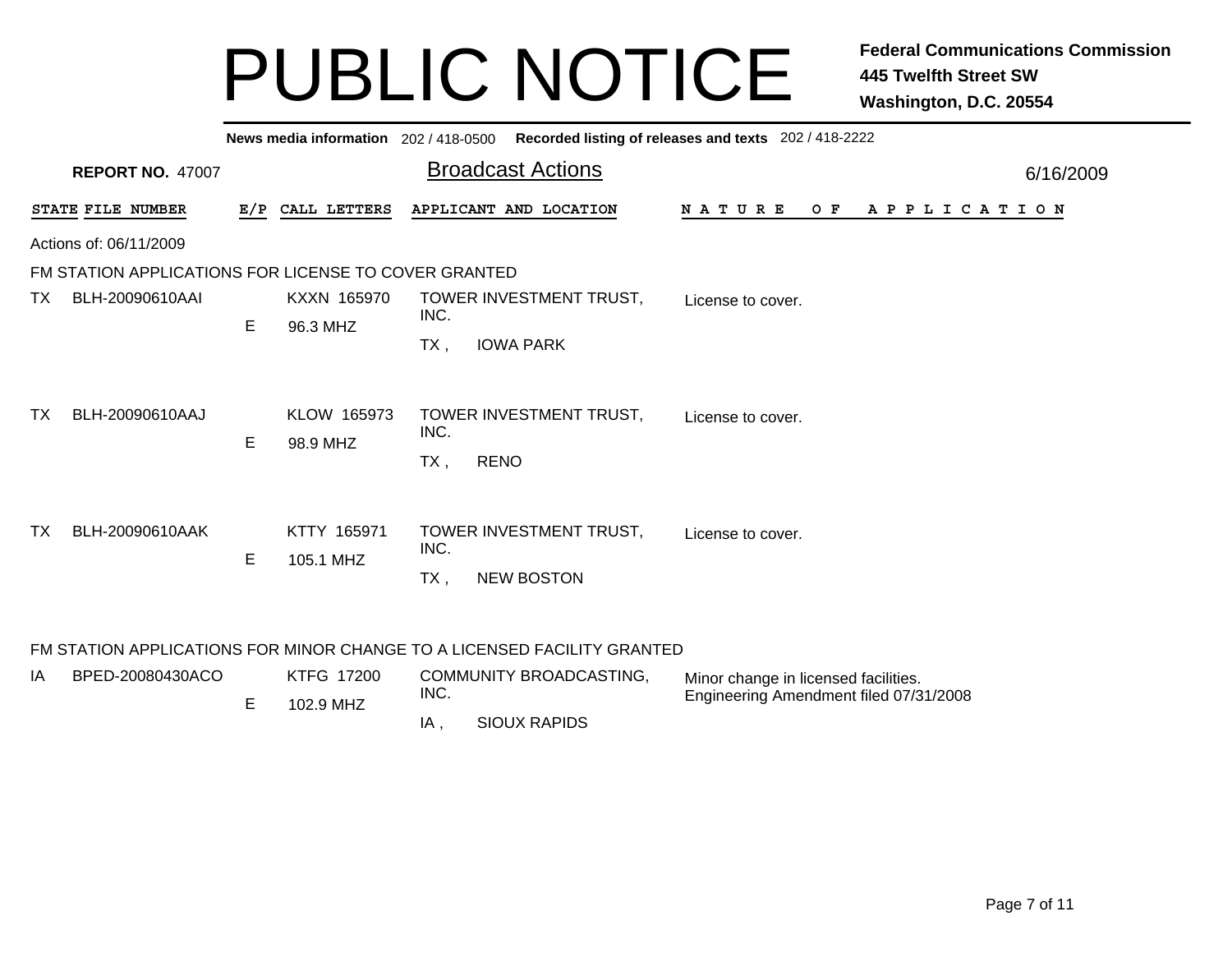|                                                              |    |                   |        | News media information 202/418-0500 Recorded listing of releases and texts 202/418-2222      |                                                                              |           |
|--------------------------------------------------------------|----|-------------------|--------|----------------------------------------------------------------------------------------------|------------------------------------------------------------------------------|-----------|
| <b>REPORT NO. 47007</b>                                      |    |                   |        | <b>Broadcast Actions</b>                                                                     |                                                                              | 6/16/2009 |
| STATE FILE NUMBER                                            |    | E/P CALL LETTERS  |        | APPLICANT AND LOCATION                                                                       | OF APPLICATION<br>N A T U R E                                                |           |
| Actions of: 06/11/2009                                       |    |                   |        |                                                                                              |                                                                              |           |
|                                                              |    |                   |        | FM STATION APPLICATIONS FOR MINOR CHANGE TO A LICENSED FACILITY GRANTED                      |                                                                              |           |
| BPED-20090421AAK<br>AL.                                      |    | WJHO 121797       |        | ALABAMA CHRISTIAN RADIO INC                                                                  | Minor change in licensed facilities.                                         |           |
|                                                              | E. | 89.7 MHZ          | AL,    | <b>ALEXANDER CITY</b>                                                                        | Granted 06/12/2009                                                           |           |
|                                                              |    |                   |        |                                                                                              |                                                                              |           |
| FM STATION APPLICATIONS FOR RENEWAL GRANTED                  |    |                   |        |                                                                                              |                                                                              |           |
| BRH-20050721ADE<br>CA.                                       |    | <b>KSSI 60883</b> |        | <b>SOUND ENTERPRISES</b>                                                                     | <b>Renewal of License</b>                                                    |           |
|                                                              | E. | 102.7 MHZ         | $CA$ , | <b>CHINA LAKE</b>                                                                            |                                                                              |           |
|                                                              |    |                   |        | FM AUXILIARY TRANSMITTING ANTENNA APPLICATIONS FOR LICENSE TO COVER AUXILIARY PERMIT GRANTED |                                                                              |           |
| BXLH-20090610AAV<br>FL.                                      |    | <b>WMGF 51981</b> |        | <b>CLEAR CHANNEL</b>                                                                         | License to cover auxiliary permit.                                           |           |
|                                                              | E. | 107.7 MHZ         |        | BROADCASTING LICENSES, INC.                                                                  |                                                                              |           |
|                                                              |    |                   | FL,    | <b>MOUNT DORA</b>                                                                            |                                                                              |           |
|                                                              |    |                   |        |                                                                                              |                                                                              |           |
| FM TRANSLATOR APPLICATIONS FOR ASSIGNMENT OF LICENSE GRANTED |    |                   |        |                                                                                              |                                                                              |           |
| BALFT-20090423AAV<br>ME                                      |    | W218BJ 85386      |        | <b>EDUCATIONAL MEDIA</b><br><b>FOUNDATION</b>                                                | <b>Voluntary Assignment of License</b><br>From: EDUCATIONAL MEDIA FOUNDATION |           |
|                                                              | E. | 91.5 MHZ          | ME,    | <b>BANGOR</b>                                                                                | To: EDGEWATER BROADCASTING, INC.<br>Form 345                                 |           |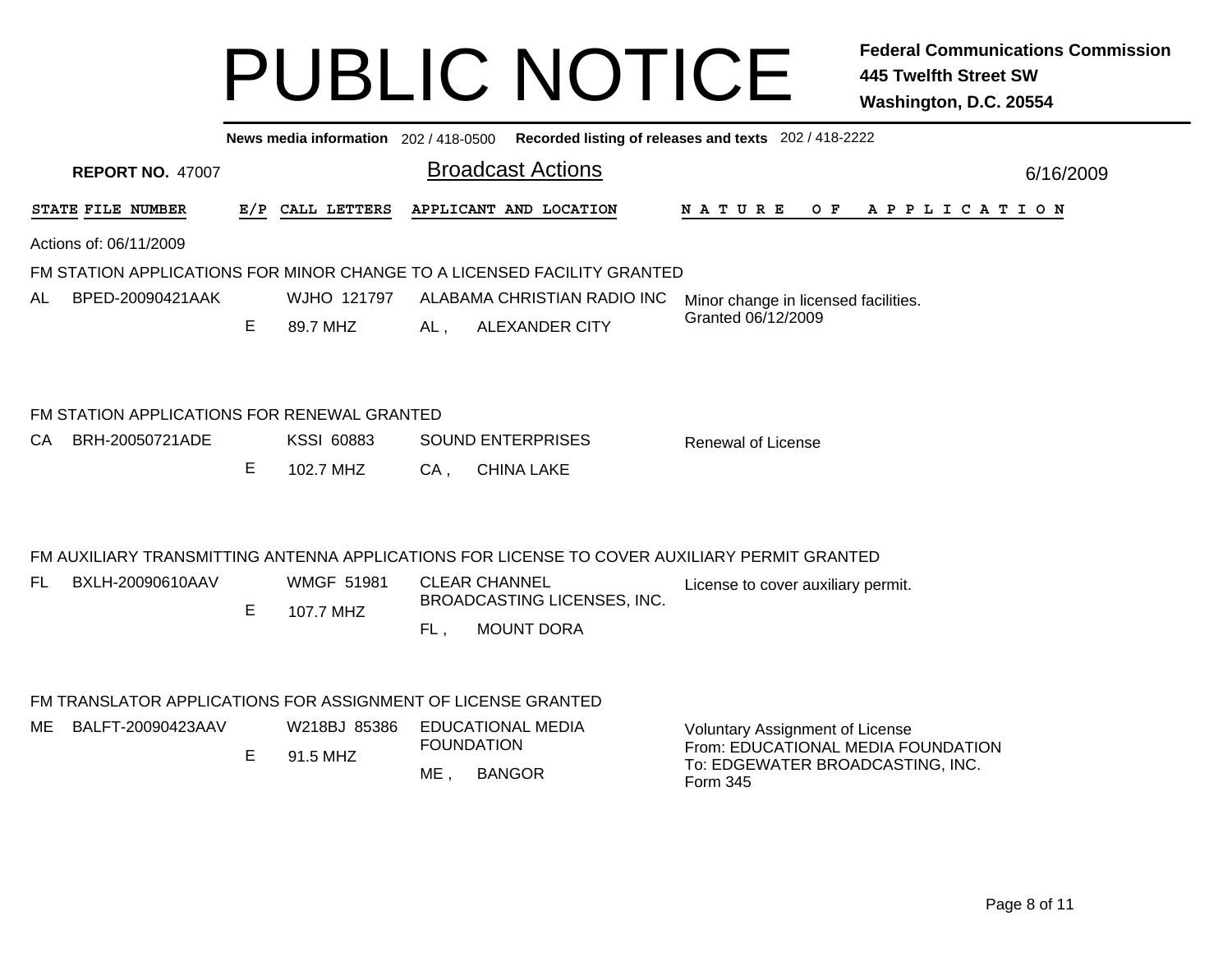**News media information** 202 / 418-0500**Recorded listing of releases and texts** 202 / 418-2222

| <b>REPORT NO. 47007</b>                                      |     |                           |        | <b>Broadcast Actions</b>                                                           |                                                                                   | 6/16/2009 |
|--------------------------------------------------------------|-----|---------------------------|--------|------------------------------------------------------------------------------------|-----------------------------------------------------------------------------------|-----------|
| STATE FILE NUMBER                                            | E/P | CALL LETTERS              |        | APPLICANT AND LOCATION                                                             | NATURE<br>O F<br>A P P L I C A T I O N                                            |           |
| Actions of: 06/11/2009                                       |     |                           |        |                                                                                    |                                                                                   |           |
| FM TRANSLATOR APPLICATIONS FOR ASSIGNMENT OF LICENSE GRANTED |     |                           |        |                                                                                    |                                                                                   |           |
| мт<br>BALFT-20090424ACK                                      | E   | K279BD<br>144491          |        | <b>HORIZON CHRISTIAN</b><br><b>FELLOWSHIP</b>                                      | Voluntary Assignment of License, as amended<br>From: HORIZON CHRISTIAN FELLOWSHIP |           |
|                                                              |     | 103.7 MHZ                 | MT,    | <b>HAMILTON</b>                                                                    | To: SHEILA CALLAHAN & FRIENDS, INC.<br>Form 345                                   |           |
|                                                              |     |                           |        | FM TRANSLATOR APPLICATIONS FOR MINOR MODIFICATION TO A CONSTRUCTION PERMIT GRANTED |                                                                                   |           |
| BMPFT-20090506ACE<br>WY.                                     | E   | <b>K221FG</b><br>144274   |        | <b>HORIZON CHRISTIAN</b><br><b>FELLOWSHIP</b>                                      | Mod of CP<br>Engineering Amendment filed 06/04/2009                               |           |
|                                                              |     | 92.1 MHZ                  | WY.    | WHEATLAND                                                                          |                                                                                   |           |
| WA .<br>BMPFT-20090608AAJ                                    | Е   | K221FJ 149360<br>92.1 MHZ | WA,    | NORTHWEST INDY RADIO<br>MANZANITA                                                  | Mod of CP<br>Engineering Amendment filed 06/09/2009                               |           |
|                                                              |     |                           |        | FM TRANSLATOR APPLICATIONS FOR MINOR CHANGE TO A LICENSED FACILITY GRANTED         |                                                                                   |           |
| DE<br>BPFT-20090609ACP                                       |     | W286BS                    |        | WXXY BROADCASTING, INC.                                                            | Minor change in licensed facilities, callsign W289BK.                             |           |
|                                                              | E   | 150268<br>105.1 MHZ       | $DE$ , | <b>SEAFORD</b>                                                                     |                                                                                   |           |

Page 9 of 11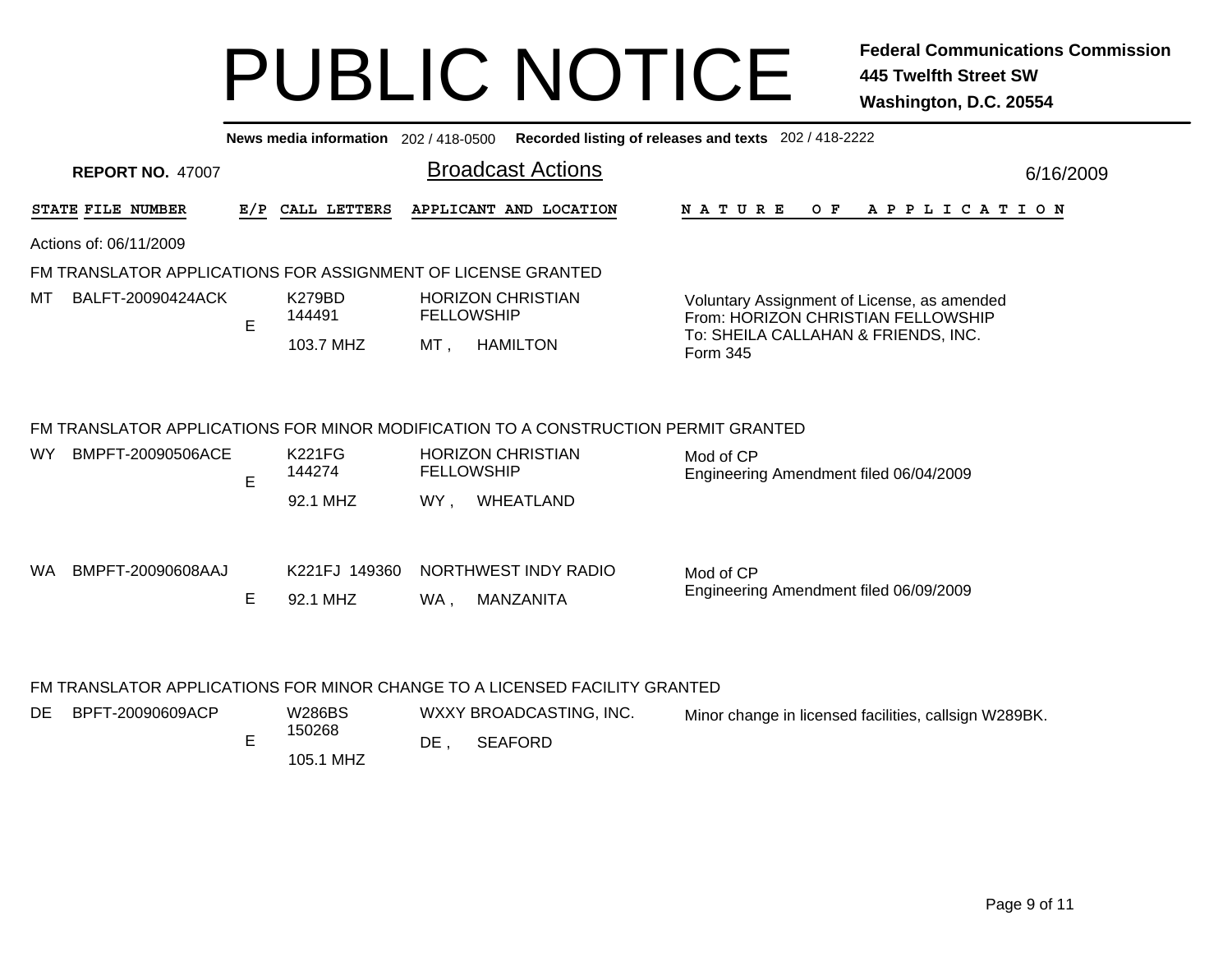|                         | Recorded listing of releases and texts 202 / 418-2222<br>News media information 202 / 418-0500 |          |                                      |                           |                                                               |                                                       |           |  |  |  |  |  |  |
|-------------------------|------------------------------------------------------------------------------------------------|----------|--------------------------------------|---------------------------|---------------------------------------------------------------|-------------------------------------------------------|-----------|--|--|--|--|--|--|
|                         | <b>REPORT NO. 47007</b>                                                                        |          |                                      |                           | <b>Broadcast Actions</b>                                      |                                                       | 6/16/2009 |  |  |  |  |  |  |
|                         | STATE FILE NUMBER                                                                              | E/P      | CALL LETTERS                         |                           | APPLICANT AND LOCATION                                        | O F<br>A P P L I C A T I O N<br>N A T U R E           |           |  |  |  |  |  |  |
|                         | Actions of: 06/11/2009                                                                         |          |                                      |                           |                                                               |                                                       |           |  |  |  |  |  |  |
|                         | FM TRANSLATOR APPLICATIONS FOR MINOR CHANGE TO A LICENSED FACILITY GRANTED                     |          |                                      |                           |                                                               |                                                       |           |  |  |  |  |  |  |
| BPFT-20090609ACS<br>TN. |                                                                                                | E        | <b>W244CJ</b><br>139937              | <b>LLC</b>                | VOLUNTEER BROADCASTING,                                       | Minor change in licensed facilities, callsign W241BH. |           |  |  |  |  |  |  |
|                         |                                                                                                | 96.7 MHZ |                                      | $TN$ ,                    | <b>WOODBURY</b>                                               |                                                       |           |  |  |  |  |  |  |
| AL                      | BPFT-20090609ACU                                                                               | Е        | <b>W239BN</b><br>146162<br>95.7 MHZ  | $AL$ ,                    | RADIO ASSIST MINISTRY, INC.<br><b>HEADLAND</b>                | Minor change in licensed facilities, callsign W239BN. |           |  |  |  |  |  |  |
| OK.                     | BPFT-20090610AAA                                                                               | E        | K261DR 14455<br>100.1 MHZ            | OK,                       | THE LOVE STATION, INC.<br><b>ENID</b>                         | Minor change in licensed facilities, callsign K261DR. |           |  |  |  |  |  |  |
| <b>MO</b>               | BPFT-20090610AAP                                                                               | E        | <b>K286BG</b><br>155939<br>105.1 MHZ | <b>MISSOURI</b><br>$MO$ , | KASPAR BROADCASTING CO. OF<br><b>WASHINGTON</b>               | Minor change in licensed facilities, callsign K286BG. |           |  |  |  |  |  |  |
| <b>OR</b>               | BPFT-20090610ABX                                                                               | E        | K242BY 142734<br>96.3 MHZ            | OR,                       | <b>OREGON PUBLIC</b><br><b>BROADCASTING</b><br><b>ASTORIA</b> | Minor change in licensed facilities, callsign K240DR. |           |  |  |  |  |  |  |